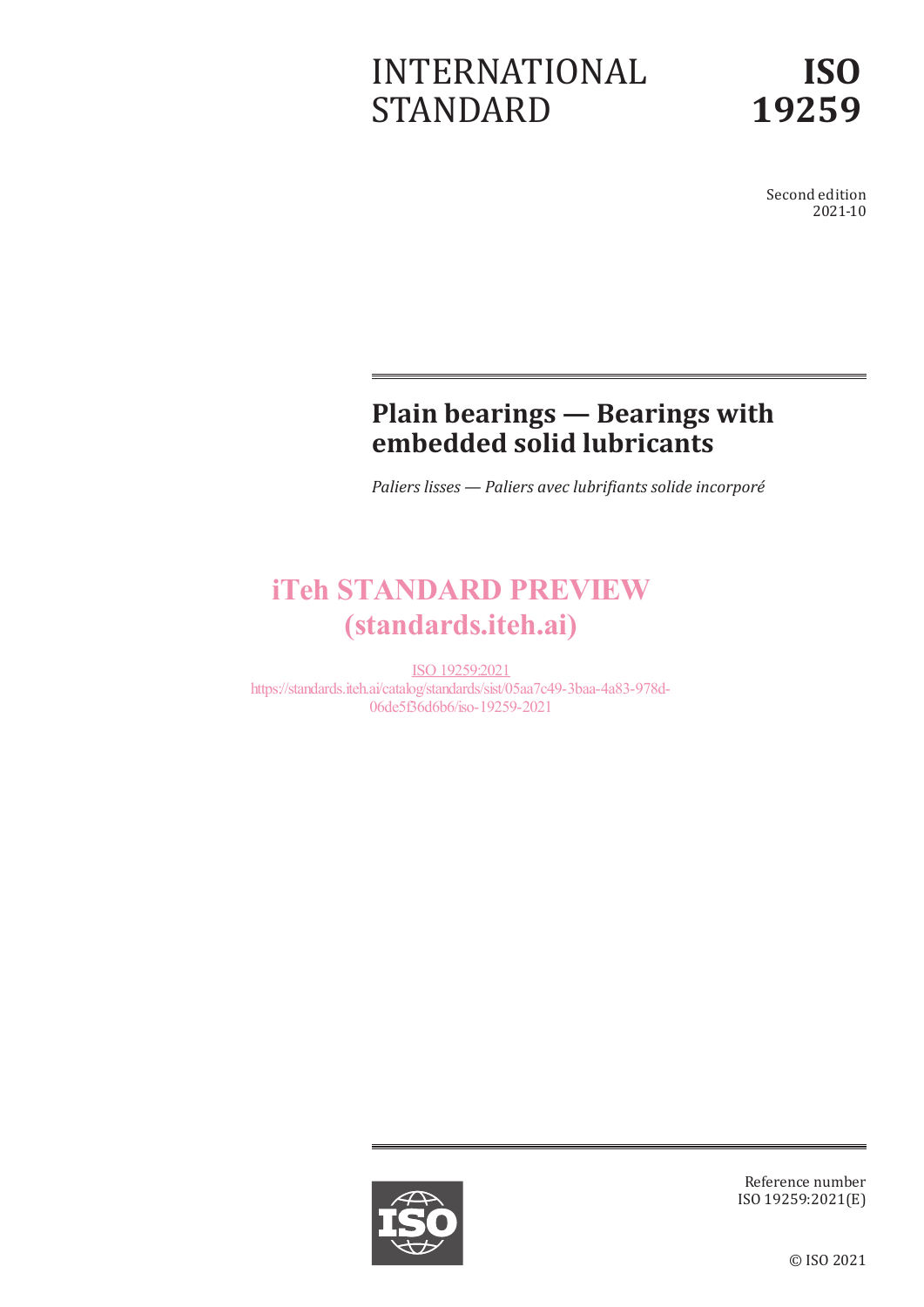## iTeh STANDARD PREVIEW (standards.iteh.ai)

ISO 19259:2021 https://standards.iteh.ai/catalog/standards/sist/05aa7c49-3baa-4a83-978d-06de5f36d6b6/iso-19259-2021



#### **COPYRIGHT PROTECTED DOCUMENT**

#### © ISO 2021

All rights reserved. Unless otherwise specified, or required in the context of its implementation, no part of this publication may be reproduced or utilized otherwise in any form or by any means, electronic or mechanical, including photocopying, or posting on the internet or an intranet, without prior written permission. Permission can be requested from either ISO at the address below or ISO's member body in the country of the requester.

ISO copyright office CP 401 • Ch. de Blandonnet 8 CH-1214 Vernier, Geneva Phone: +41 22 749 01 11 Email: copyright@iso.org Website: www.iso.org

Published in Switzerland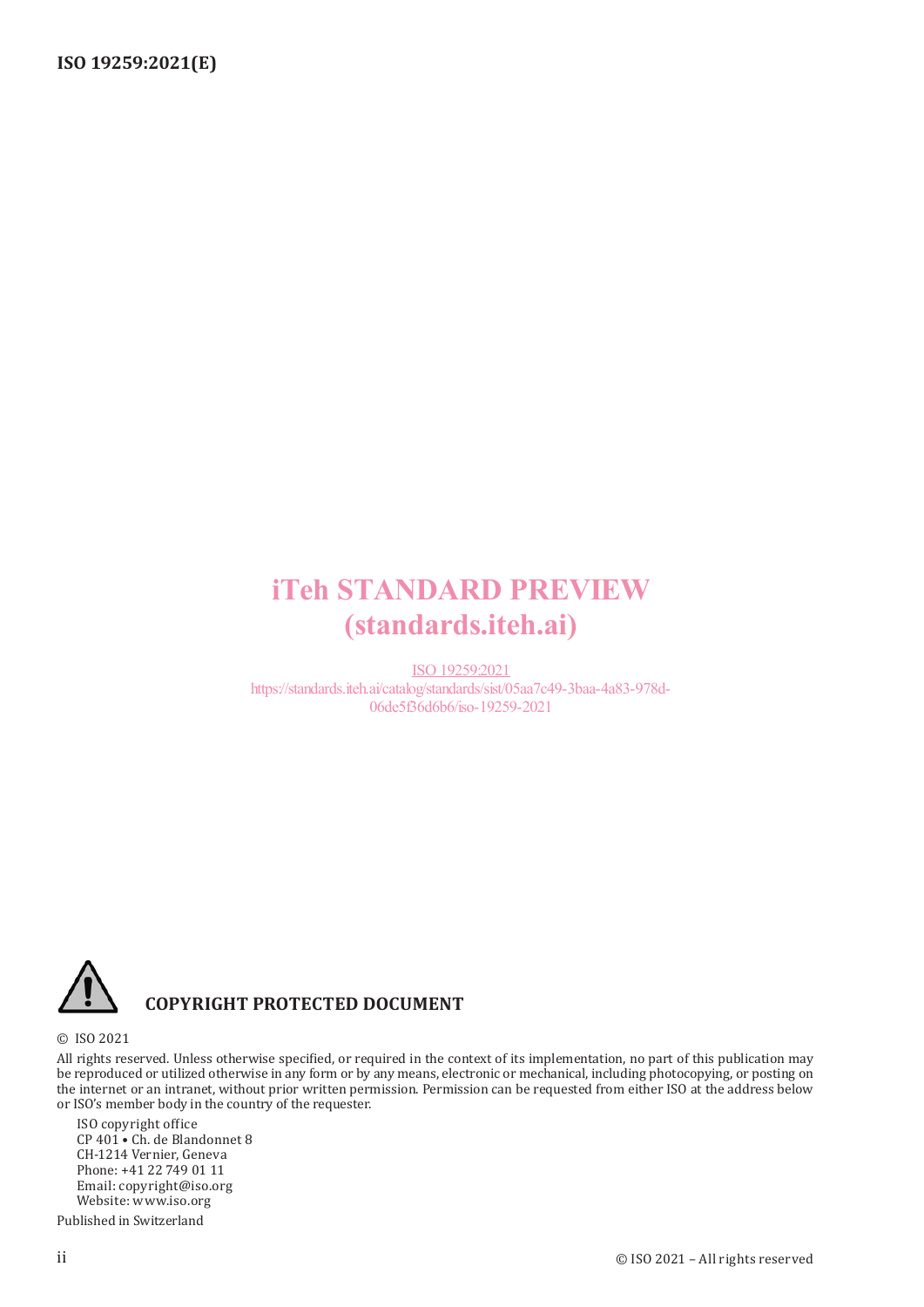Page

## **Contents**

|                |                                                                                                                                                                                                                                      | Foreword                                                                                                                                                                                                                       |     |  |  |
|----------------|--------------------------------------------------------------------------------------------------------------------------------------------------------------------------------------------------------------------------------------|--------------------------------------------------------------------------------------------------------------------------------------------------------------------------------------------------------------------------------|-----|--|--|
| 1              |                                                                                                                                                                                                                                      |                                                                                                                                                                                                                                |     |  |  |
| $\overline{2}$ | Normative references <b>contracts</b> and the set of the set of the set of the set of the set of the set of the set of the set of the set of the set of the set of the set of the set of the set of the set of the set of the set o  |                                                                                                                                                                                                                                |     |  |  |
| 3              | Terms and definitions <b>contract to the contract of the contract of the contract of the contract of the contract of the contract of the contract of the contract of the contract of the contract of the contract of the contrac</b> |                                                                                                                                                                                                                                |     |  |  |
| 4              | 4.1<br>4.2<br>4.3                                                                                                                                                                                                                    | $\textbf{Structure} \textcolor{red}{.} 1$                                                                                                                                                                                      |     |  |  |
| 5              | 5.1<br>5.2<br>5.3                                                                                                                                                                                                                    | 5.1.1<br>5.1.2<br>5.1.3                                                                                                                                                                                                        |     |  |  |
| 6              |                                                                                                                                                                                                                                      |                                                                                                                                                                                                                                |     |  |  |
| 7              |                                                                                                                                                                                                                                      | Assembling 38 and 38 and 38 and 38 and 38 and 38 and 38 and 38 and 38 and 38 and 38 and 38 and 38 and 38 and 38 and 38 and 38 and 38 and 38 and 38 and 38 and 38 and 38 and 38 and 38 and 38 and 38 and 38 and 38 and 38 and 3 |     |  |  |
| 8              |                                                                                                                                                                                                                                      | Surface finish Fehr STANDARD PREVIEW IN 1888 9<br>Annex A (informative) Guide for selection of a bearing with embedded solid lubricants  10                                                                                    |     |  |  |
|                |                                                                                                                                                                                                                                      | Annex B (informative) Actual applications of a bearing with embedded solid lubricants11                                                                                                                                        |     |  |  |
|                |                                                                                                                                                                                                                                      |                                                                                                                                                                                                                                | .12 |  |  |
|                |                                                                                                                                                                                                                                      | https://standards.iteh.ai/catalog/standards/sist/05aa7c49-3baa-4a83-978d-                                                                                                                                                      |     |  |  |

06de5f36d6b6/iso-19259-2021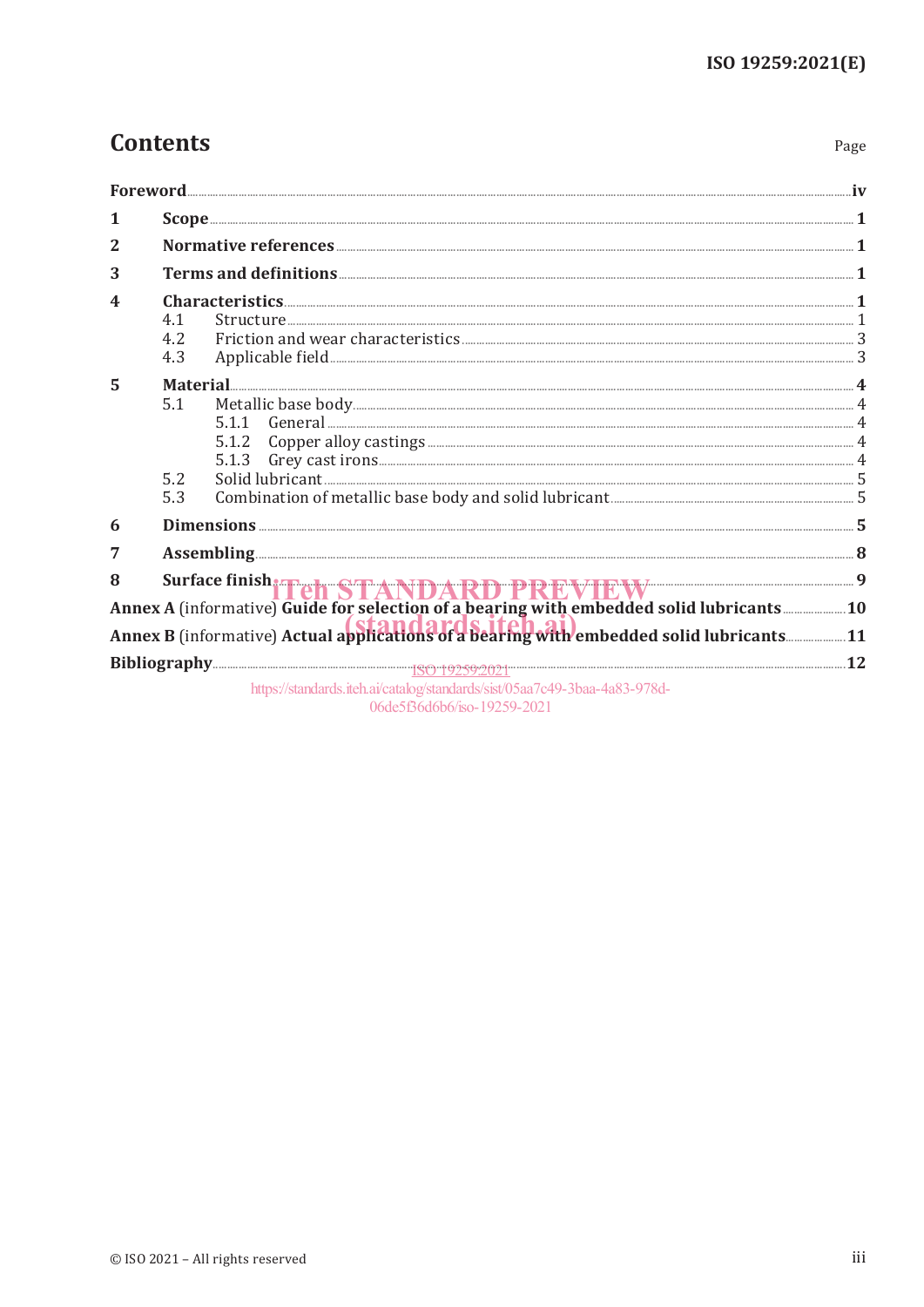### **Foreword**

ISO (the International Organization for Standardization) is a worldwide federation of national standards bodies (ISO member bodies). The work of preparing International Standards is normally carried out through ISO technical committees. Each member body interested in a subject for which a technical committee has been established has the right to be represented on that committee. International organizations, governmental and non-governmental, in liaison with ISO, also take part in the work. ISO collaborates closely with the International Electrotechnical Commission (IEC) on all matters of electrotechnical standardization.

The procedures used to develop this document and those intended for its further maintenance are described in the ISO/IEC Directives, Part 1. In particular, the different approval criteria needed for the different types of ISO documents should be noted. This document was drafted in accordance with the editorial rules of the ISO/IEC Directives, Part 2 (see www.iso.org/directives).

Attention is drawn to the possibility that some of the elements of this document may be the subject of patent rights. ISO shall not be held responsible for identifying any or all such patent rights. Details of any patent rights identified during the development of the document will be in the Introduction and/or on the ISO list of patent declarations received (see www.iso.org/patents).

Any trade name used in this document is information given for the convenience of users and does not constitute an endorsement.

For an explanation of the voluntary nature of standards, the meaning of ISO specific terms and expressions related to conformity assessment, as well as information about ISO's adherence to the World Trade the World Trade Organization (WTO) principles in the Technical Barriers to Trade (TBT), see www.iso.org/iso/foreword.html. (standards.iteh.ai)

This document was prepared by Technical Committee ISO/TC 123, *Plain bearings*, Subcommittee SC 7, *Special types of plain bearings*. ISO 19259:2021

.<br>https://standards.iteh.ai/catalog/standards/sist/05aa7c49-3baa-4a83-978d-

This second edition cancels and replaces the fifst edition (ISO 19259:2015), of which it constitutes a minor revision.

The main changes are as follows:

— editorial update.

Any feedback or questions on this document should be directed to the user's national standards body. A complete listing of these bodies can be found at www.iso.org/members.html.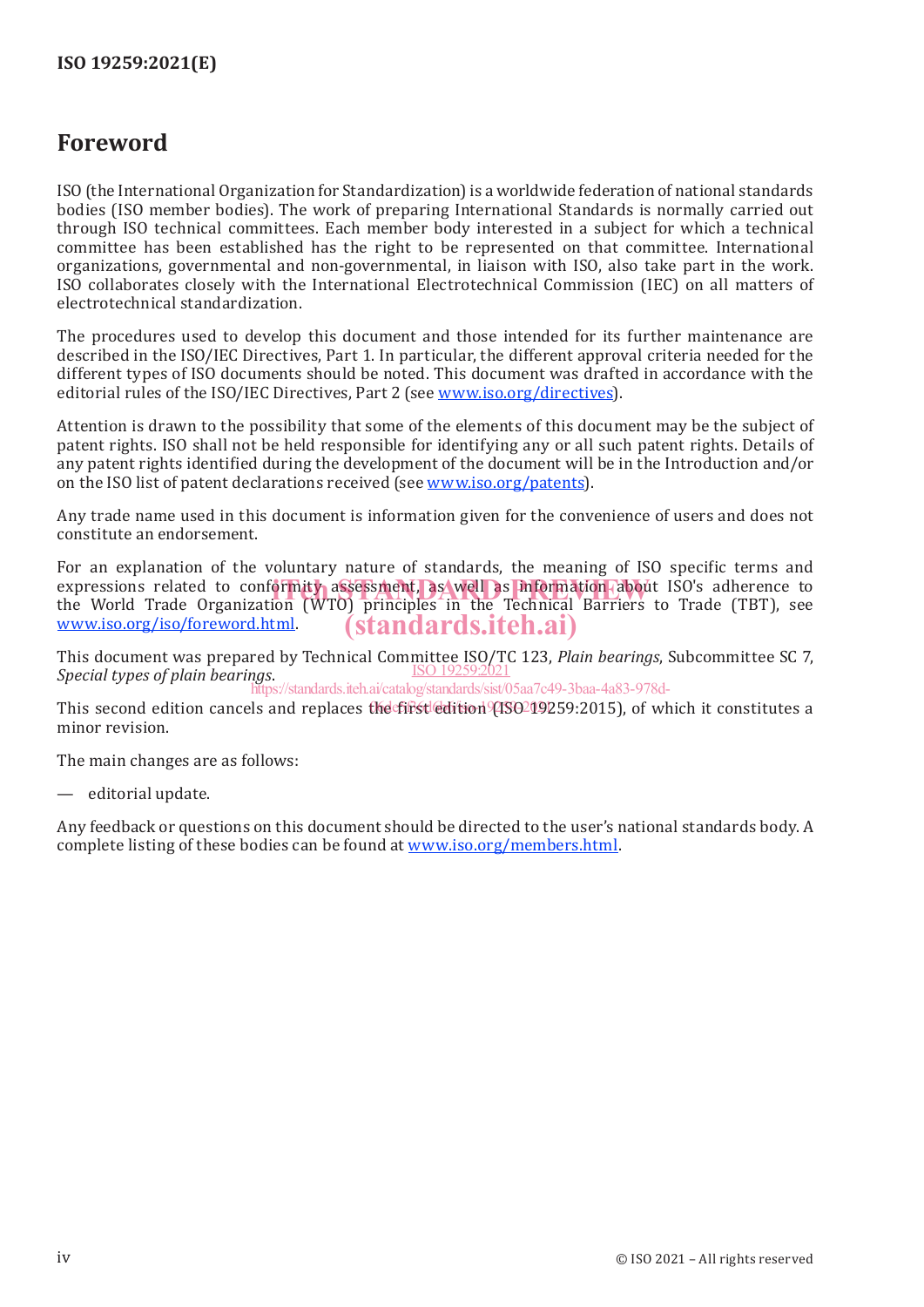## **Plain bearings — Bearings with embedded solid lubricants**

#### **1 Scope**

This document specifies a bearing with embedded solid lubricants, which has been widely used as a solid lubricant bearing.

#### **2 Normative references**

The following documents are referred to in the text in such a way that some or all of their content constitutes requirements of this document. For dated references, only the edition cited applies. For undated references, the latest edition of the referenced document (including any amendments) applies.

ISO 185, *Grey cast irons — Classification*

#### **3 Terms and definitions**

No terms and definitions are listed in this document.

ISO and IEC maintain terminology databases for use in standardization at the following addresses:

- ISO Online browsing platform: available at https://www.iso.org/obp
- IEC Electropedia: available at https://www.electropedia.org/ ISO 19259:2021

**4 Characteristics** https://standards.iteh.ai/catalog/standards/sist/05aa7c49-3baa-4a83-978d-06de5f36d6b6/iso-19259-2021

#### **4.1 Structure**

A bearing with embedded solid lubricants is composed of a metallic base body supporting a load and a solid lubricant embedded in holes or hollows formed on the surface of the metallic base body giving lubricity. As to the embedded state of a solid lubricant, there is a plug type and a spiral type (see Figure 1.

As for hole type, there are "through" or perforated ones and "bottomed" ones (see Figure 2).

This document specifies a type which is most common and has been widely used where a solid lubricant of a plug type is embedded in through holes. This document also specifies a cylindrical bush and a flanged bush (see Figure 3).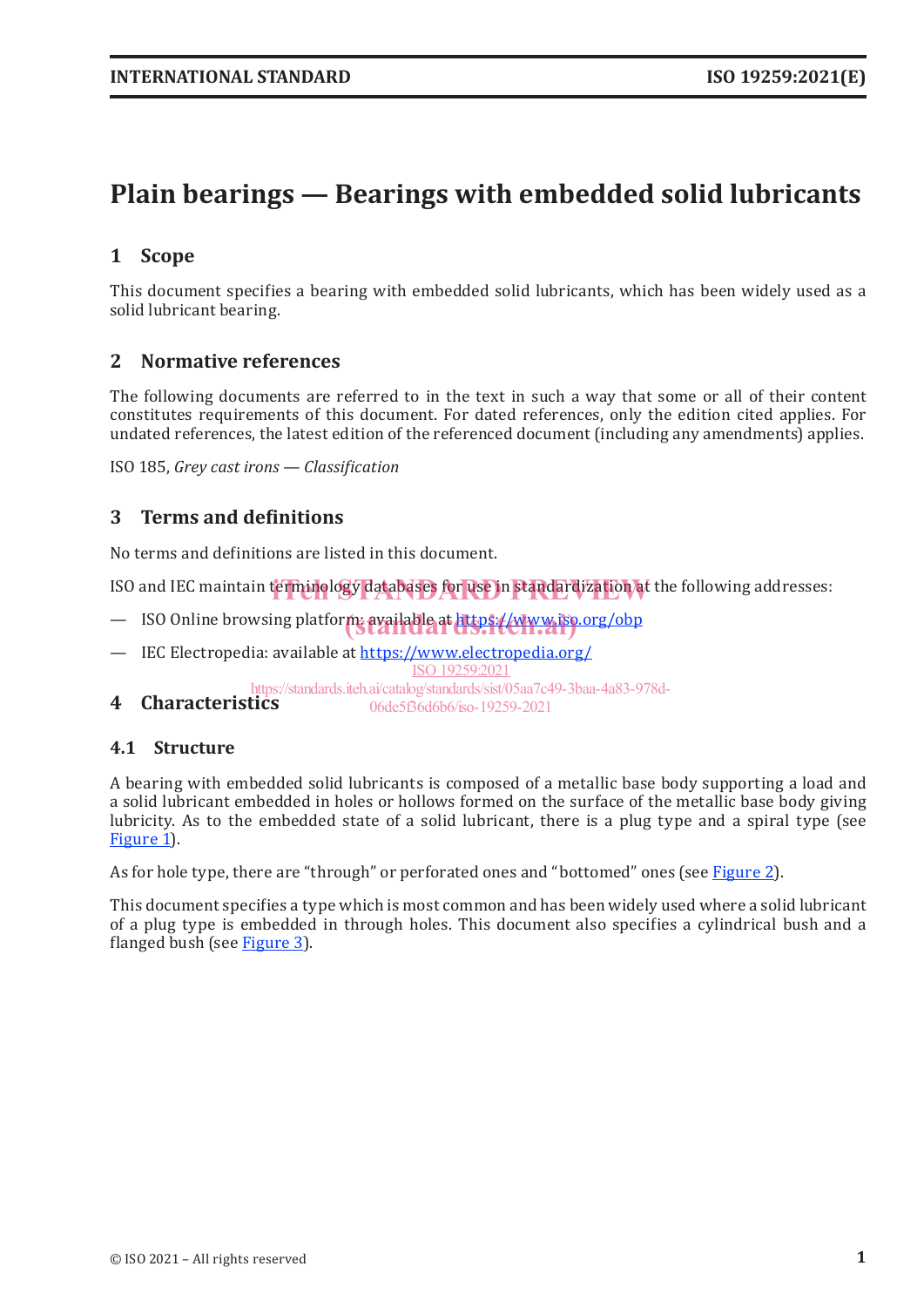





#### **Key**

- 1 metallic base body
- 2 hole
- 3 solid lubricant plug

#### **Figure 2 — Structure of cross section on a bearing with embedded solid lubricants**



**a) Cylindrical bush b) Flanged bush**

**Figure 3 — Overview of a bearing with embedded solid lubricants (plug type)**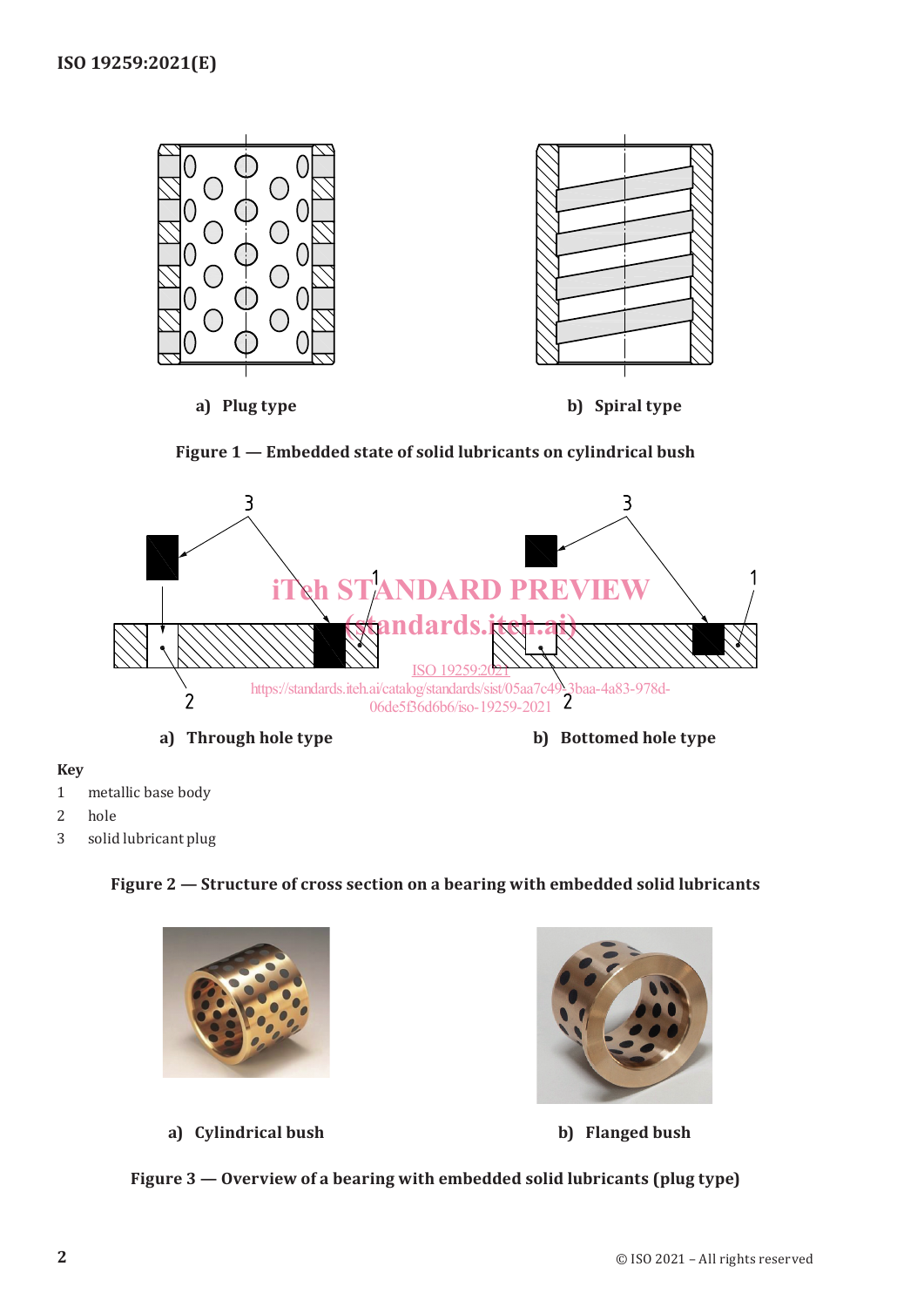#### **4.2 Friction and wear characteristics**

A bearing with embedded solid lubricants falls under the category of a solid lubricant bearing among self-lubricating bearings. In the solid lubricant bearings, there is a solid type, a coated type, a dispersed type, and an embedded type.

A solid type is such where a solid lubricant powder is solidified using pitch, resin or the like as a binder.

A coated type is such where a solid lubricant film is formed on a sliding surface by chemical or physical means such as coating, baking, chemical reaction, or the like.

A dispersed type is such where a solid lubricant powder (fine particles) is dispersed into sintered metal matrix or the like.

An embedded type is such as mentioned above where holes or hollows are formed on a sliding surface of a metallic base body and solid lubricants are embedded therein and, since the load is supported by a metallic base body, this type has excellent load carrying capacity.

The embedded solid lubricant supplies solid lubricant to the sliding surface and, when it slides on the mating member, the solid lubricant is properly drawn out and spread over both sliding surfaces whereupon a solid lubricant film is formed.

Further, even when the film is broken, the embedded solid lubricant is drawn out by friction onto the sliding surfaces, so it repairs the film on the sliding surfaces whereby the lubrication is made possible for long periods and long life is achieved (see Figure 4).

Since the types of metallic base body and solid lubricant can be appropriately selected depending upon the operating conditions, a wide range of applications is possible. Moreover, bearings ranging from the operating conditions, a wide range of applications is possi<br>small to large sizes can be manufactured. **ards.iteh.ai**)



**Key**

- 1 metallic base body
- 2 mating member
- 3 embedded solid lubricant
- 4 solid lubricant film
- A sliding direction

#### **Figure 4 — Lubricating mechanism of a bearing with embedded solid lubricants**

#### **4.3 Applicable field**

The bearing can be used for rotational motion, reciprocating motion, oscillating motion, and frequent start/stop cycles. The bearing is also used in such applications where no fluid lubrication can be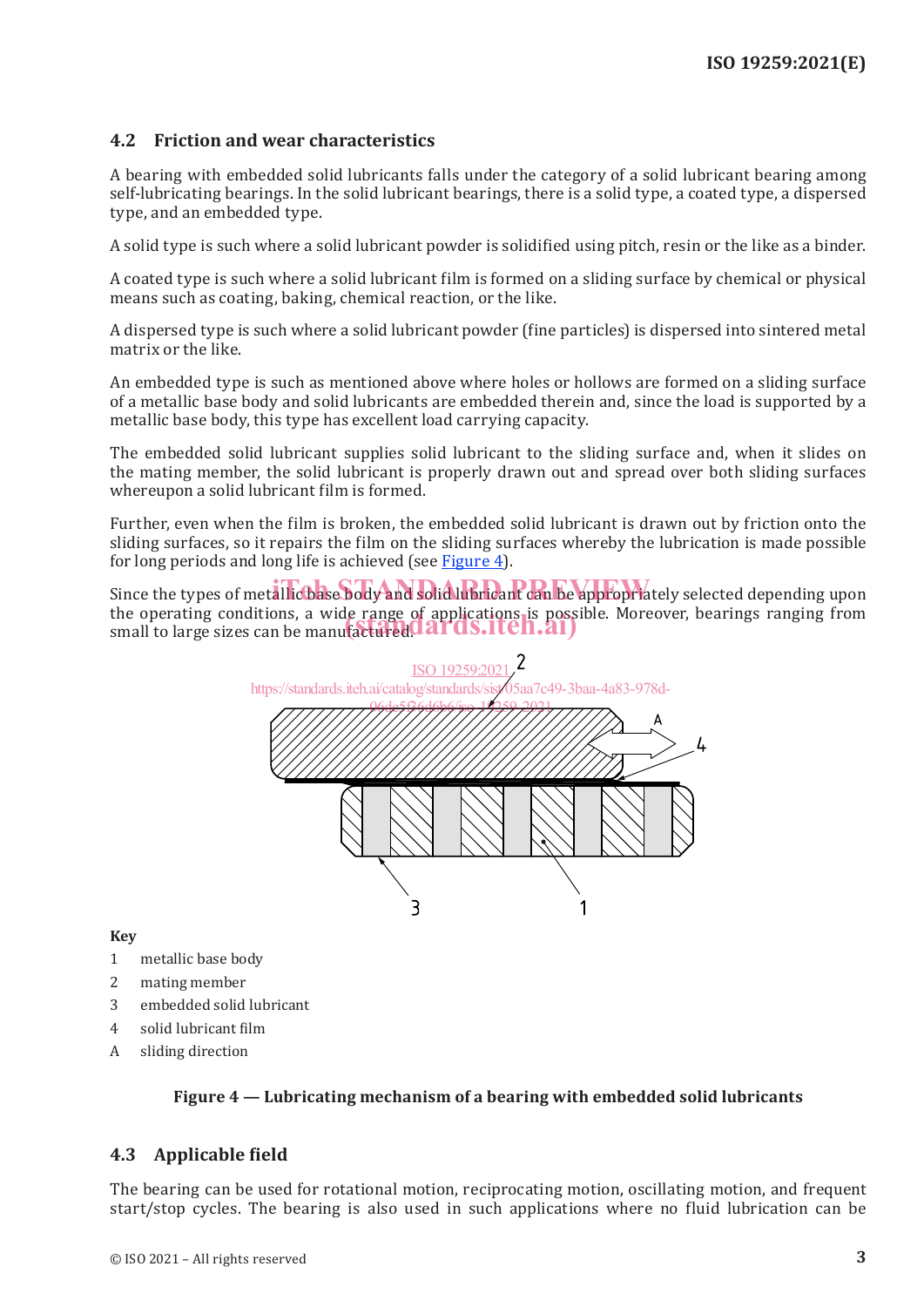expected because of high load and low speed operation, and where the environment temperature is high.

Principally, the bearing can be used without supplying oil or grease. However, depending upon the actual operating conditions, oil or grease may be supplied for a purpose of enhancement of durability, removal of wear particulate or dust, and prevention of corrosion of the mating member.

#### **5 Material**

#### **5.1 Metallic base body**

#### **5.1.1 General**

Principal materials used as a metallic base body in which the solid lubricant is embedded include high strength cast brass, cast bronze, cast aluminium bronze, and grey cast iron.

#### **5.1.2 Copper alloy castings**

Chemical compositions of copper alloy castings used as the metallic base body are shown in Table 1.

|                                                                                                                                       | <b>Chemical composition</b><br>e<br>mass fraction, % |                                 |                             |                                         |  |  |
|---------------------------------------------------------------------------------------------------------------------------------------|------------------------------------------------------|---------------------------------|-----------------------------|-----------------------------------------|--|--|
| <b>Chemical element</b>                                                                                                               | High strength brass<br>CuZn25Al6Mn4Fe3               | <b>Bronze P</b> .1<br>CuSn10Zn2 | LL-Bronze II<br>CuPb5Sn5Zn5 | <b>Aluminium bronze</b><br>CuAl10Fe5Ni5 |  |  |
| ISO 19259:2021<br><b>Components</b>                                                                                                   |                                                      |                                 |                             |                                         |  |  |
| Cu                                                                                                                                    | https://standards                                    | 86,5 to 89,5                    | $83,01087,083-9$            | '8d-<br>78,0 to 85,0                    |  |  |
| Sn                                                                                                                                    |                                                      | $9,0$ to $11,0$                 | $4,0$ to $6,0$              |                                         |  |  |
| Pb                                                                                                                                    |                                                      |                                 | 4,0 to $6,0$                |                                         |  |  |
| Zn                                                                                                                                    | 22,0 to 28,0                                         | $1,0$ to $3,0$                  | 4,0 to $6,0$                |                                         |  |  |
| Fe                                                                                                                                    | 2,0 to 4,0                                           |                                 |                             | 3,0 to 6,0                              |  |  |
| Ni                                                                                                                                    |                                                      |                                 |                             | 3,0 to 6,0                              |  |  |
| Al                                                                                                                                    | 5,0 to 7,5                                           |                                 |                             | 8,5 to 10,5                             |  |  |
| Mn                                                                                                                                    | 2,5 to 5,0                                           |                                 |                             | $0,1$ to $1,5$                          |  |  |
| Impurity                                                                                                                              |                                                      |                                 |                             |                                         |  |  |
| Sn                                                                                                                                    | $\leq 0,2$                                           |                                 |                             | $\leq 0,1$                              |  |  |
| Pb                                                                                                                                    | $\leq 0,2$                                           | $\leq 1,0$                      |                             | $≤ 0,1$                                 |  |  |
| Zn                                                                                                                                    |                                                      |                                 |                             | $\leq 0.5$                              |  |  |
| Fe                                                                                                                                    |                                                      | $\leq 0,2$                      | $\leq 0,3$                  |                                         |  |  |
| Sb                                                                                                                                    |                                                      | $\leq 0,2$                      | $≤ 0,2$                     |                                         |  |  |
| Ni                                                                                                                                    | ${\leq}0.5$                                          | $\leq 1,0$                      | $\leq 1,0$                  |                                         |  |  |
| P                                                                                                                                     |                                                      | $\leq 0.05$ <sup>a</sup>        | $\leq 0.05$ <sup>a</sup>    |                                         |  |  |
| Al                                                                                                                                    |                                                      | $≤0,01$                         | ${\leq}0.01$                |                                         |  |  |
| Si                                                                                                                                    | $\leq 0,1$                                           | $≤0,01$                         | ≤ $0,01$                    |                                         |  |  |
| For permanent mould castings, centrifugal castings using mould and continuous castings, phosphorus content shall be<br>0,5 % maximum. |                                                      |                                 |                             |                                         |  |  |

**Table 1 — Chemical composition of copper alloy castings for a bearing with embedded solid lubricants**

#### **5.1.3 Grey cast irons**

Grey cast irons used as the metallic base body shall conform to ISO 185.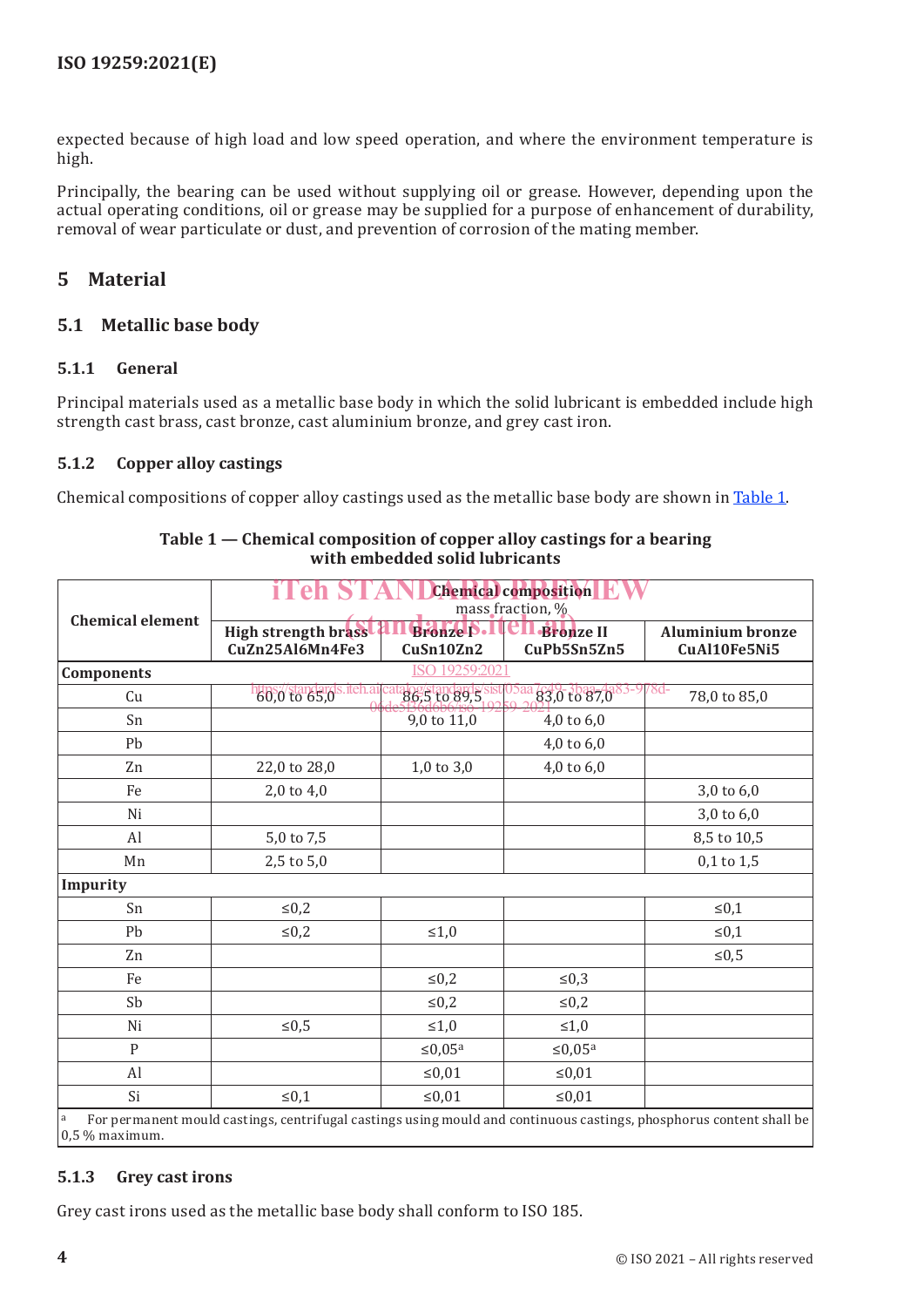#### **5.2 Solid lubricant**

Table 2 shows outlines of the application and the operating temperature of solid lubricants of a graphite-base type and a fluororesin-base type, which are representative ones of the solid lubricant to be embedded in the metallic base body. Besides those, there are sulfide-base type such as molybdenum disulfide and tungsten disulfide used under special and extreme circumstances. Each of them is used as sole component or as a mixed component with other additives. The additives compounded with each of those types are specified by manufacturers.

| Type                    | <b>Applications</b>                         | <b>Operating temperature</b><br>$\circ$ |
|-------------------------|---------------------------------------------|-----------------------------------------|
| Graphite-base           | General-purpose use<br>High temperature use | $-40$ to $400$                          |
| <b>Fluororesin-base</b> | General-purpose use<br>Underwater use       | $-40$ to 80                             |

**Table 2 — Types of solid lubricants and their applications**

Generally, a solid lubricant plug is formed in such a manner that the solid lubricant powder comprising the single component or the multiple components is moulded by heating under pressure, for example, by means of injection moulding. The resulting solid lubricant plugs are generally fixed with adhesive into holes in a cylindrical part of the metallic base body. In some cases, they are fixed by means of press fitting. They may also be fixed by injecting a solid lubricant composition having fluidity into a hole, followed by a solidification process.

### iTeh STANDARD PREVIEW

## **5.3 Combination of metallic base body and solid lubricant** (standards.iteh.ai)

Since various selections are available for a combination of a metallic base body and a solid lubricant, it is possible to cope with very wide range of appl<u>ication</u>s.

It is important that the metallic base body and the solid lubricant combination are selected to suit the operating conditions. It is also necessary to consider the pattern of the solid lubricant holes on the sliding surface depending upon the motion mode and the environmental conditions. https://standards.iteh.ai/catalog/standards/sist/05aa7c49-3baa-4a83-978d-06de5f36d6b6/iso-19259-2021

Table 3 shows a typical combination of metallic base body and solid lubricant together with their applications. Further, a guide for the selection of bearings and examples of actual applications of a bearing with embedded solid lubricants are shown in Figure A.1 and in Table B.1.

| <b>Metallic base body</b> | <b>Solid lubricants</b> | <b>Applications</b>                                            |
|---------------------------|-------------------------|----------------------------------------------------------------|
| High-strength brass       | Graphite-base           | General use for average conditions<br>Applicable for high load |
|                           | Fluororesin-base        | In freshwater                                                  |
| <b>Bronze</b>             | Graphite-base           | Conformability with mating member<br>Medium load               |
| Aluminium bronze          | Graphite-base           | High temperature<br>Medium load                                |
|                           | Fluororesin-base        | In seawater                                                    |
| Grey cast iron            | Graphite-base           | High temperature<br>Low load                                   |

**Table 3 — Typical combination of metallic base body and solid lubricant**

#### **6 Dimensions**

The wall thickness of the bearing with embedded solid lubricants cannot be too thin or the solid lubricant will not be firmly held. Therefore, an appropriate thickness is necessary.